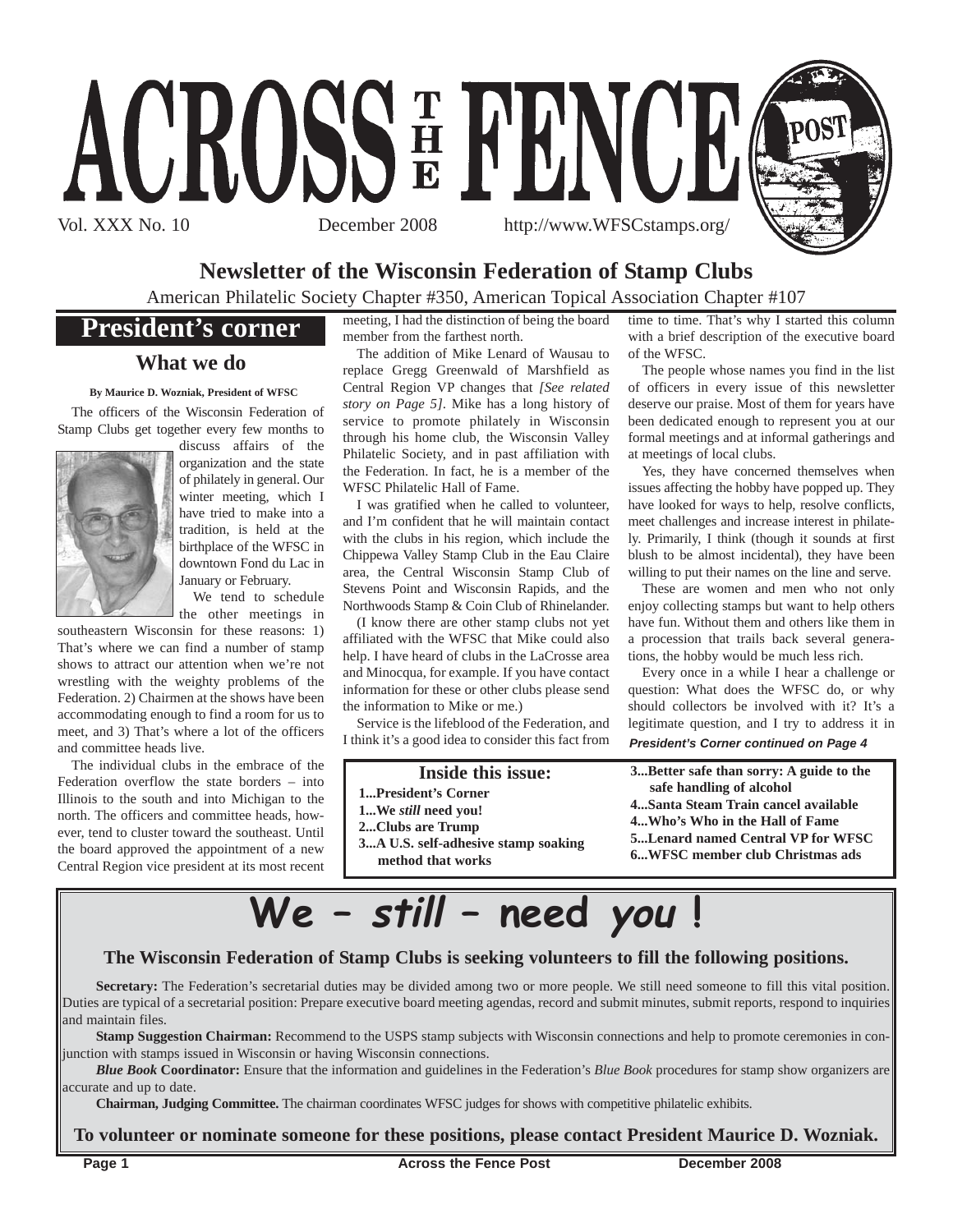#### **Clubs are Trump**

**By Maurice D. Wozniak, President of WFSC**

To celebrate the 90th birthday of Parnell Ryan, a member of the Waukesha County Philatelic Society, last spring, President MaryAnn Bowman promised to bake a cake for him. Instead, Ryan said he'd rather have a pizza.

As reported in the club's newsletters, Bowman asked him, "What kind?"

"Big!" he said.

So at the next meeting, the group enjoyed pizza and soft drinks and sang Happy Birthday to the honored guest. The program for the night was a short show-and-tell by club members. When it was his turn, Ryan said, "I'm glad to be here."

The rest of the club was glad too, we're sure. It's any excuse for a party when it comes to the fellowship of a stamp club - and a 90th birthday trumps a lot of other excuses.

**\* \* \***

#### **Program ideas**

Members of the Waukesha County Philatelic Society continue to provide a large part of the club's programs - and by doing so earn "stamp bucks" that they can use for stamp goodies at a yearly auc-

tion. "Show-and-tell" is a popular theme, with such specific emphasis as "Summer Stampin'" (on members' summer activities) and "Non-Philatelic" cloth items other than T-shirts (such as tote bags, caps and wall hangings).

Another kind of show-and-tell is an Alphabet Night, for which members bring things to a meeting that begin with a certain letter. ATA Chapter 5, Waukesha, did "S," for example, and suggested a country (like Sweden), a philatelic term (such as a souvenir sheet), a subject (such as Santa Claus or Carl Schurz), or a topic (such as snowmen or soccer).

The Kenosha Stamp & Cover Club saw the American Philatelic Society slide show on "The World's Columbian Exposition of 1893." Members were urged to bring items from their collections related to the subject.

In its 12-month activities schedule, the Outagamie Philatelic Society, Appleton, has listed seven formal opportunities for members to acquire stamps or other items two Swap Nights, three auctions, a Dealers Night and a Buy-Sell-Trade night. The Green Bay Philatelic Society has auctions planned at four out of 12 meetings. A Badger Stamp Club

(Madison) member gave a talk on stamp collecting in China based on his experiences and observations while being there for some six months this year.

#### **\* \* \* What others are doing**

The Wauwatosa Philatelic Society moved its popular springtime club auction to St. Matthew's Evangelical Lutheran Church when its usual site at Mayfair Mall was not available. The club has reserved the church site for Saturday, March 28, 2009,

Carol Schutta, editor of the Milwaukee Philatelist newsletter of the Milwaukee Philatelic Society, included an all-too-short biography of Darren Mueller, MPS president. Even club officers are not well known to everyone in the club, and a regular newsletter feature introducing members and their collecting interests would make for interesting reading.

In an issue this fall, the newsletter of the Kettle Moraine Coin and Stamp Club, West Bend, included a copy of an article in Linn's Stamp News on stamp-soaking issues.

"Start filling your piggy banks," the editor of the Kenosha Stamp & Cover Club bulletin, "Post Scripts"

observed in a look at plans for 2009 issues from the U.S. Postal Service.

The Jadeco Hobby and Stamp store in Stevens Point, where the Central Wisconsin Stamp Club has held one of its monthly meetings, has moved to 1808 Post Road, Plover, a few miles south. The club also meets monthly atMcMillan Library in Wisconsin Rapids.

#### **\*\*\***

*Information for "Clubs Are Trump" is gathered from club newsletters. Please send newsletters to Maurice D. Wozniak, 1010 Berlin St., Waupaca WI 54981.*



*Shown above is a bull's-eye, or socked-on-the-nose first-day-canceled 22c plate number single of the 1987 Contemporary Christmas issue, Scott 2368. Although many collectors create SOTN first-day cancels, these items can be challenging to locate.*

## **Wisconsin Federation of Stamp Clubs officers** *Across the Fence Post* is the official publication of stamp Clubs. Inc., a

#### PRESIDENT Maurice D. Wozniak

1010 Berlin St. Waupaca, WI 54981 715-258-2025 mwoz@live.com

#### VICE PRESIDENT Jim Stollenwerk

1020 Hazelwood Court West Bend WI, 53095 Home: 262-306-0829 Cell: 262-305-1483 JSASTOLLEN@charter.net

**SECRETARY** Vacant

#### TREASURER Charles H. Green

5199 Bittersweet Lane Oshkosh WI 54901-9753 (920) 426-1066 bgreen9001@yahoo

#### VP YOUTH DIVISION MaryAnn Bowman P.O. Box 1451

Waukesha, WI 53187

#### NE REGION VP

#### Al Marcus (maram@tds.net)

Green Bay Phil. Soc. Northwoods Phil. Soc. (Iron Mountain) Outagamie Phil. Soc.

Wisc. Postal Hist. Soc.

#### EAST CENT. REGION VP Vern Witt

Fond du Lac Stamp Club Kettle Moraine Coin & Stamp Club Manitowoc Phil. Soc. Oshkosh Phil. Soc. Sheboygan Stamp Club

#### SW REGION VP

Valerie Cook Badger Stamp Club Baraboo Stamp Club Janesville Stamp Club Monroe Stamp & Postcard Club Rockford Stamp Club

#### SOUTH CENTRAL REGION VP Art Gaffney stehlee@aol.com

Waukesha County Phil. Soc.

#### SE REGION VP Art Schmitz

pescador@milwpc.com Am. Top. Assn. (Chap. 5) Belle City Stamp Club Kenosha Stamp & Cover Club North Shore Phil. Soc. (Milw.) Northwestern Mutual Stamp Club Polish American Stamp Club Wauwatosa Phil. Soc.

#### Art Petri

American Air Mail Soc. (Billy Mitchell Chapter)

Germany Phil. Soc. (Chap. 18)

> Italian American Stamp Club Milwaukee Phil Soc.

#### CENTRAL REGION VP Mike Lenard

mjlenard@aol.com Central Wisc. Stamp Club

Chippewa Valley Stamp Club Northwoods Stamp & Coin Club (Rhinelander)

Wisconsin Valley Phil. Soc.

the Wisconsin Federation of Stamp Clubs, Inc., a 501c3 non-profit organization. WFSC also is a life member of the APS (since 1953). For more information about WFSC, please contact the Central Office.

AFTP is published monthly September through April, and every other month May through August (10 issues per year). News of Wisconsin collectors, club news and gratis original philatelic features are welcomed. The editor accepts submissions in any format, but prefers email if possible. Editor reserves the right to make editorial changes to submitted copy.

Material appearing in AFTP not carrying an individual copyright notice may be reproduced only by not-for-profit organizations, provided the author(s) and AFTP receive credit or attribution. All materials carrying an individual copyright notice are the sole property of the author(s).

Unless explicitly stated by an officer in conjunction with official WFSC business, opinions expressed by the editor or individual authors are not necessarily endorsed by the WFSC.

Submission deadlines for editorial and avertising materials are for the 1st of the month preceding month of publication (i.e. Jan. 1 for Feb. issue).

All show calendar information, along with all other editorial matter and listings, should be sent to: Wayne L. Youngblood, Editor ATFP, P.O. Box 111, Scandinavia WI 54977-0111. (youngblood@tds.net) phone: 715-467-4416.

Advertising material and payment should be sent to Dave Carney, Advertising Manager, AFTP, P.O. Box 55, Kimberly, WI 54136-0055. (dcarneyl@new.rr.com) phone: 920-687-9077. For a complete list of advertising rates and policies (display, classified and listings), request a copy from the advertising manager.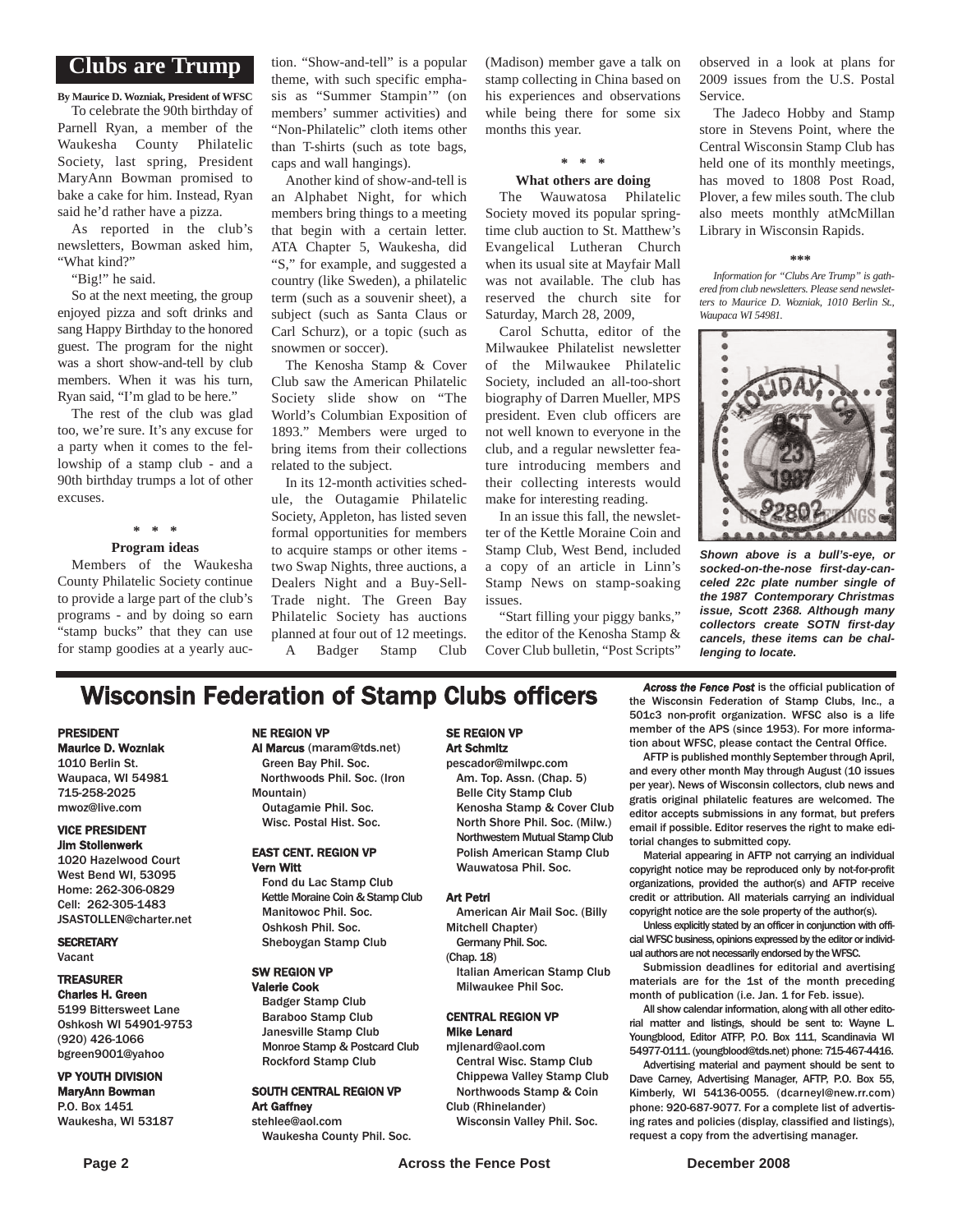## *U.S. self-adhesive stamp soaking method that works*

#### *Al Harris*

Time to soak stamps? Grab a bottle of 190 proof Everclear or an 80-proof bottle of Absolut.

Don't drink it! Use it as a solvent to dissolve the !#@%\*& self-adhesive gum from the backside of contemporary United States stamps.

If you can brave the flashpoint and other dangers, with Everclear you can soak the gum off a single on-paper Forever self-adhesive in less than a minute. In less time than you can conventionally soak a tray or even a bathtub full of ordinary foreign stamps coated with commonplace gum, you can fill several blotter/drying books with no loss of color or damage to the stamp or paper (see comment below). In my opinion, alcohol even bleaches the paper somewhat without degrading the ink!

Absolut is tamer than Everclear. The risks are less, but the soaking time is greater.

Both do the job about equally well.

I've recently run experiments, based on my more than 35 years of experience in developing film and paper in a darkroom, plus many years as director of publicity and publications at Jacksonville (Alabama) State University. I'm now retired and have loads of time on my hands to soak stamps. I've found the following process works quickly and efficiently, and soaking is no longer a chore.

Many noxious solvents, including turpentine, have been recommended as a remedy for the USPS "goof-up"  $-$  i.e., gum that has no watersoluble layer and resists being soaked off envelope paper with lukewarm water.

I claim no originality for this fix. I'm no expert, and probably many others have discovered the same thing by accident (spill a little here, spill a little there and finally there's bound to be a soggy U.S. stamp stuck somewhere on your shot glass).

In my musings, I envisioned a darkroom approach.

I figured I could soak the stamps in straight lukewarm 80-proof Absolut vodka with a drop or two of Dawn dishwashing detergent as a wetting agent to help the stamp turn loose from the gum faster

Everclear — 190-proof pure grain alcohol is widely available and can be a very effective tool when used properly. *BUT*, it is a very dangerous, unstable and flammable fluid, and all warnings on the label (as well as those found here) must be heeded to prevent serious injury. It should never be used by children. These warnings cannot be overemphasized. Grain alcohol is an extremely strong solvent and is used as fuel. It burns fast and hot. Although it is drinkable when cut with distilled water or juice, pure alcohol can practically weld the esophagus shut if taken straight. Fumes are dangerous as well and can cause repiratory problems.

As a photographer would do, I "agitated" or gently rocked my "dissolving tray" to help the alcohol erode the gum much better. The Dawn and alcohol work remarkably well together.

After a few minutes, I gently begin rubbing the gum side with my fingers and place the gum-free stamps on a paper towel. Lo and behold, the congealed gum rolls off the stamps easily, like a mass of depleted rubber cement. It looks like KY Jelly straight from the tube.

Then, as another experiment, I switched to Everclear, a nearly 100 percent full-grain alcohol that is widely available and cheap. It carries numerous warnings on the label. Take them seriously! Use good ventilation and turn off off gas flames. The results were astounding! The Everclear cut the soaking time in half. I soaked from a standard paper envelope a U.S. selfadhesive in far less than a minute. The envelope paper would have dissolved, I think, had I not removed it quickly.

I experimented with cotton swabs on large batches of stamps (all U.S. commems). Finally, using my fingers to massage the gum was much faster. I had to attend to the work continuously or the stamps would over-soak in the Everclear. Finally, I cut the Everclear with a little distilled water and the time became manageable but still fast. Experiment to see what's right for you.

The already-exposed gum on a Forever stamp acted rather like a snail dissolving in salt. By stripping a whole sheet of Forevers, I found the gum could finally be removed entirely with finger- or thumb-rubs long before the paper got too soggy.

The plan worked like a gem  $-$  and history overruns with real-life examples of solutions that arrive to us in dream packages. After several "trials," I tweaked the process and tested several alternate theories.

#### **I found:**

1.) Not just *any* alcohol will do. Don't use rubbing alcohol. Avoid bourbon and corn mash whisky as they usually include caramel coloring and other ingredients that can stain the stamps, leaving prematurely "old-looking"

soakers. The cheapest high-octane clear alcohol works as well as the most expensive, which you'd be better off sipping while you soak your stamps. Remember: Use the cheapest and highest-proof clear alcohol for stamps. Use the tamest, best-tasting alcohol for drinking.

For stamps you'll be using for craft projects, you can even soak some of your stamps in coffee – instant or ground bean, it matters not – after gum removal. This is how we used to do "sepia-toned" prints in the darkroom before the costly (and foul-smelling) commercial sepia solution came along. My wife, Patt, saves my culled (torn or damaged) stamps for decoupage, and so before I'm finished – and while the stamps are wet  $-1$  give them a long soak in coffee, as she loves the warm, brown hues.

I rinse, then dry them in a separate blotter book to avoid staining my good stamps.

2.) You can buy everything you need, excluding the alcohol, for about \$5 at a thrift store. You need only two trays; one for soaking and a slightly larger plastic tray or small tub for rinsing (agitate it by hand during rinsing unless you splurge on a professional model, or increase your son's allowance for providing agitating services).

Not knowing the long-term effects of alcohol on stamp paper and ink, even when hinged to acid-free album pages that remain closed so to avoid sunlight, I rinse my stamps about five minutes or longer in cold tap water, then begin removing them in small batches to the blotter paper. This gives me "insurance" time to pluck and blot a number of stamps that I can easily handle; otherwise, I'd find myself with a mound of stamps that would be drying and sticking together before I could place them into my drying press.

3.) For heaven's sakes, don't discard the used alcohol – and don't drink it, either!!! At all costs, keep the alcohol away from children! Instead, teach them soaking techniques with lukewarm water and foreign stamps. By the time you've soaked a large batch of stamps, the alcohol is laden with dissolved gum. Only someone who got an A in chemistry might

## *Better safe than sorry: A guide to the safe handling of alcohol*

Emergency rooms see many patients who have passed out, vomited and inhaled it — a deadly situation.

Whenever using pure alcohol it is vital that there is sufficient ventilation. It should never be used within 50 feet of an open flame or even while smoking if you are a smoker. Anything that can cause a spark is enough to set it off.

Alcohol burns so white hot and fast that it is invisible. Emergency crews can't even see with the naked eye where the flames are.

Because it takes a lot of alcohol to handle multiple thousands of stamps, it has to be constantly replenished (grain alcohol evaporates rapidly), and, as mentioned in the article, it soon becomes gelatinous. But that doesn't make the stuff any less flammable. Used alcohol should be stored and disposed of properly.

If you doubt the dangers of grain alcohol, pour a quarter cup on soil outside, stand back 10 feet, and throw lit match toward it.

Again, used in knowledgeable hands as a solvent, Everclear can be a safe and useful "tool" for removing adhesive from the backs of stamps. But, in the wrong hands, it can be deadly – no one would allow children to play with dynamite. Please be very careful.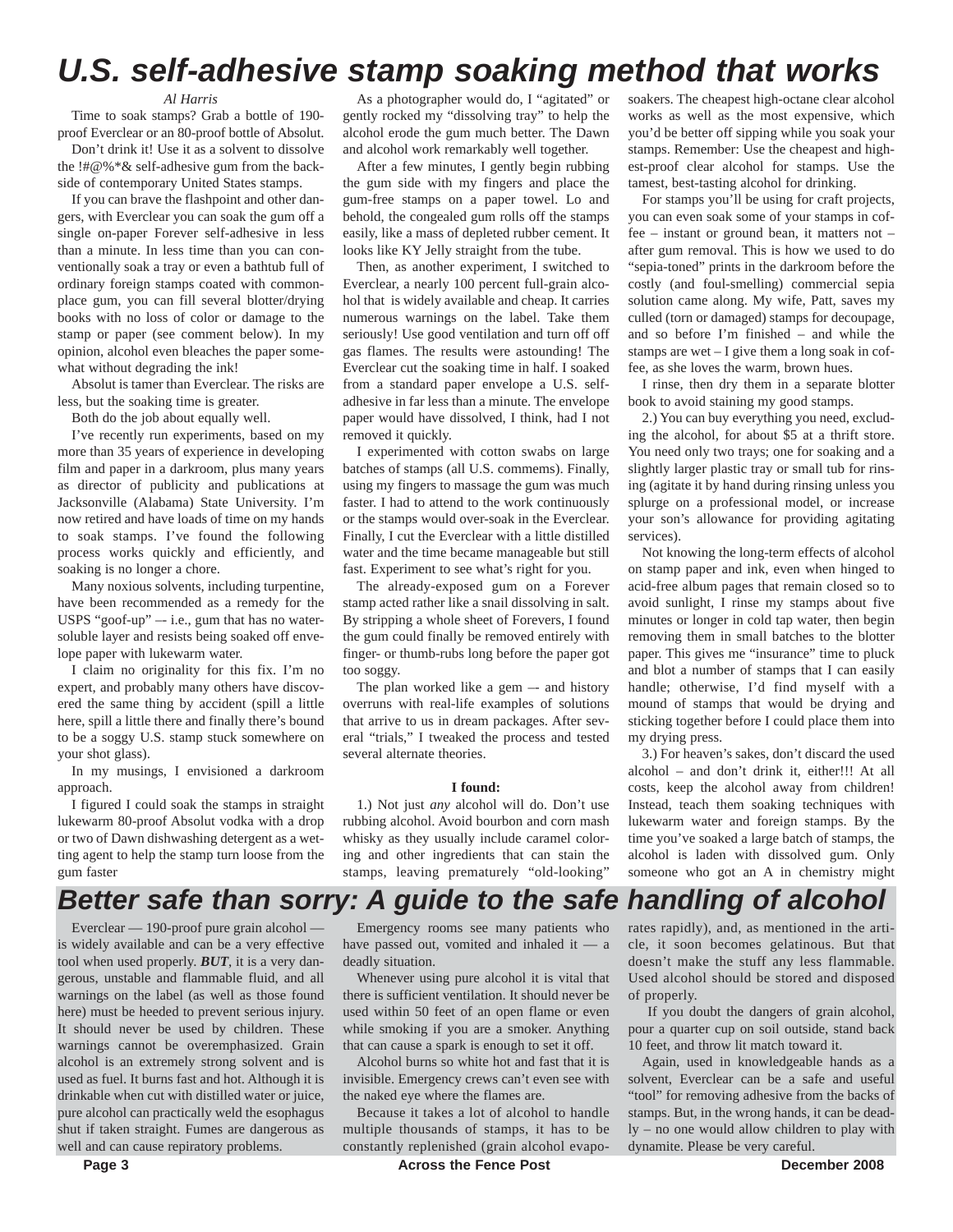know what it really contains, and it certainly can't be good for you. A brown plastic darkroom bottle is handy for storing old alcohol. Cheesecloth or nylon hose and funnel work well for removing solid matter and other particulates from the used "soup." Simply pour the leavings into the jug then rinse out the cheesecloth or nylon.

Keep a tight lid on the bottle of used alcohol. With luck, your used alcohol may last six months or much longer, depending on your level of stamp activity – never mind that it turns a bit gelatinous. In this regard, you can see how an approximate \$17 investment (in my state) in a tray full of Everclear (190-proof, 750 ml to the bottle) can cost less than pennies per use, especially if you cut it with distilled water. (Only college students and fools actually drink this stuff straight.)

4.) As opposed to darkroom work, light is not a problem. You can work anytime. Simply line your 8- by 10-inch or larger plastic trays in the bathtub or kitchen sink area under good light so you can see (as well as feel) when the gum is gone. Each globule you leave behind may represent a sticking point, so be thorough. Check with your spouse ahead of time to ensure you're not about to hold up someone's bath time or other personal matters.

5.) A wetting agent of some type is needed. You can spend \$15 or more for one of the commercial wetting agents, like Photo Flow solution, or you can spend fraction of pennies with a drop or two of Dawn dishwashing detergent. Wetting agents help penetrate the paper without harming the stamp.

6.) After the job is done, blot and enter the stamps in your drying press. You'll find that the next day – if you've followed these points to the

letter – the dried stamps will shake free and cascade from the press as easily as if you'd soaked older stamps in water. If not, you've missed a step or misunderstood a point.

In my experience, the No. 1 cause for sticky stamps in the drying press is that you've gotten in a hurry and not rinsed long enough to remove all the gum. And, remember, the longer you reuse the alcohol solution, the more dissolved gum accumulates in it. Don't be a miser: Start over with a fresh bottle occasionally!

6.) Other caveats to remember: Only time will tell how long the stamps can last before reacting to the alcohol process. I believe the stamps will last indefinitely. Fifty to a 100 years from now, you want your heir to be proud of the bright, like-new condition in which he finds his or her stamps in the albums you've bequeathed. You can test this process by speeding up the "aging" factor. Simply leave a dry, test set of stamps, hinged to acid-free paper, outdoors under blazing sun for a number of days (take indoors if rain is predicted, of course). After a month or six months of this (it's your call, but the longer the better), if there are no discernable age spots or discolorations, I'd call it a success.

Because I'm retired and liable to keel over

**Santa Steam Train cancel available**



*Shown above is the special pictorial cancel designed for the Santa Steam Train in Plymouth, Wisc., Dec. 13. Cancels are available through Jan. 12, 2009, by sending a stamped, addressed envelope to Postmaster, Santa Steam Train Station, Plymouth, WI 53073-9998. For more information about the steam train, go to:* **http://www.plymouthwisconsin.com/events.html.**

#### *President's Corner continued from Page 1*

some way at every board meeting.

In general, the answer is service, of course, but it's also social. Separating the two isn't easy.

The Federation tries to help member clubs do a better job of attracting and holding onto their members. It communicates, face-to-face and through this newsletter and our website, with collectors all over. It is a resource for people looking for information. It is a resource for the American Philatelic Society and other organizations seeking information on stamp collecting in Wisconsin.

We sponsor the annual Wiscopex show and

participate fully with the state's largest stamp show, Milcopex. We coordinate the dates of club shows to prevent conflicting dates.

Young and beginning collectors have long been an interest for the WFSC. We have helped to bring new rules of exhibiting to the front.

It is a satisfying role, and that's why the board members persist. Stamp collectors throughout the state are the beneficiaries of their efforts, and you can keep the tradition rolling. Your help can make the fun of our hobby known to more people. Help us to help you. Volunteer your time for the hobby. A full listing of our organization's needs appears at the bottom of Page 1.

dead long before sufficient, exhaustive testing is done to prove just how long they'll hold up, I've neglected this step. Younger bodies coupled to more scientific brains than mine are required for this. But, if you can repeat the experiment I've outlined here and get the same results as I've reported, then we're on the right track.

I hope this article helps boost, renew and reinvigorate U.S. stamp collectors' interest in U.S. stamps once again. Don't let the necessarily cost-conscious USPS folks spoil your hobby. To hear many collectors tell it, they were on the brink of dumping or giving away their entire U.S. albums and collecting worldwide only. Many others said they were ending their U.S. collecting with the advent of the self-adhesive gum in 1974.

"My" system - now yours as my gift of gratitude to the many who have helped me – has some negative points. For example, *every* U.S. stamp coated with self-adhesive gum automatically becomes a soaker, so you'd better find a way to enjoy soaking. On the other hand, I enjoy quiet time in a darkroom or other "soaking space," listening to soft music and watching the soaking tub fill with my little gems.

If you have questions, please contact me for a problem-solving discussion. As I mentioned, I'm retired and have plenty of time to experiment — if the solution to your problem is not obvious and is of sufficient interest to others, I will work on it.

My e-mail: alofbama@netscape.com. And, if you find the soaking process helpful and feel charitable toward a disabled collector (me), send me a few of your good-condition used or duplicate commems, either U.S. or worldwide, on paper or off, at P. O. Box 265, Jacksonville, AL 36265.

By the way, I specialize in birds, insects, snakes, U.S. and worldwide scenics.

### **WHO'S WHO IN THE HALL OF FAME**

The Wisconsin Philatelic Hall of Fame was established to recognize prominent Wisconsin philatelists for contributions to the hobby in the state of Wisconsin and beyond.

This series of short columns will familiarize *Across the Fence Post* readers with some of the individuals who have been inducted into the Hall of Fame since 1976, as well as some of the interesting details about them.

Which individual most closely matches the following statements? The correct answer appears elsewhere in this issue of *ATFP*:

This month's HOF member was the first recipient of the APS Kerr Award established in 1991 for outstanding service in promoting philately, especially youth philately.

- **(a)** Verna Shackleton
- **(b)** Wayne Youngblood
- **(c)** Karen Weigt
- **(d)** MaryAnn Bowman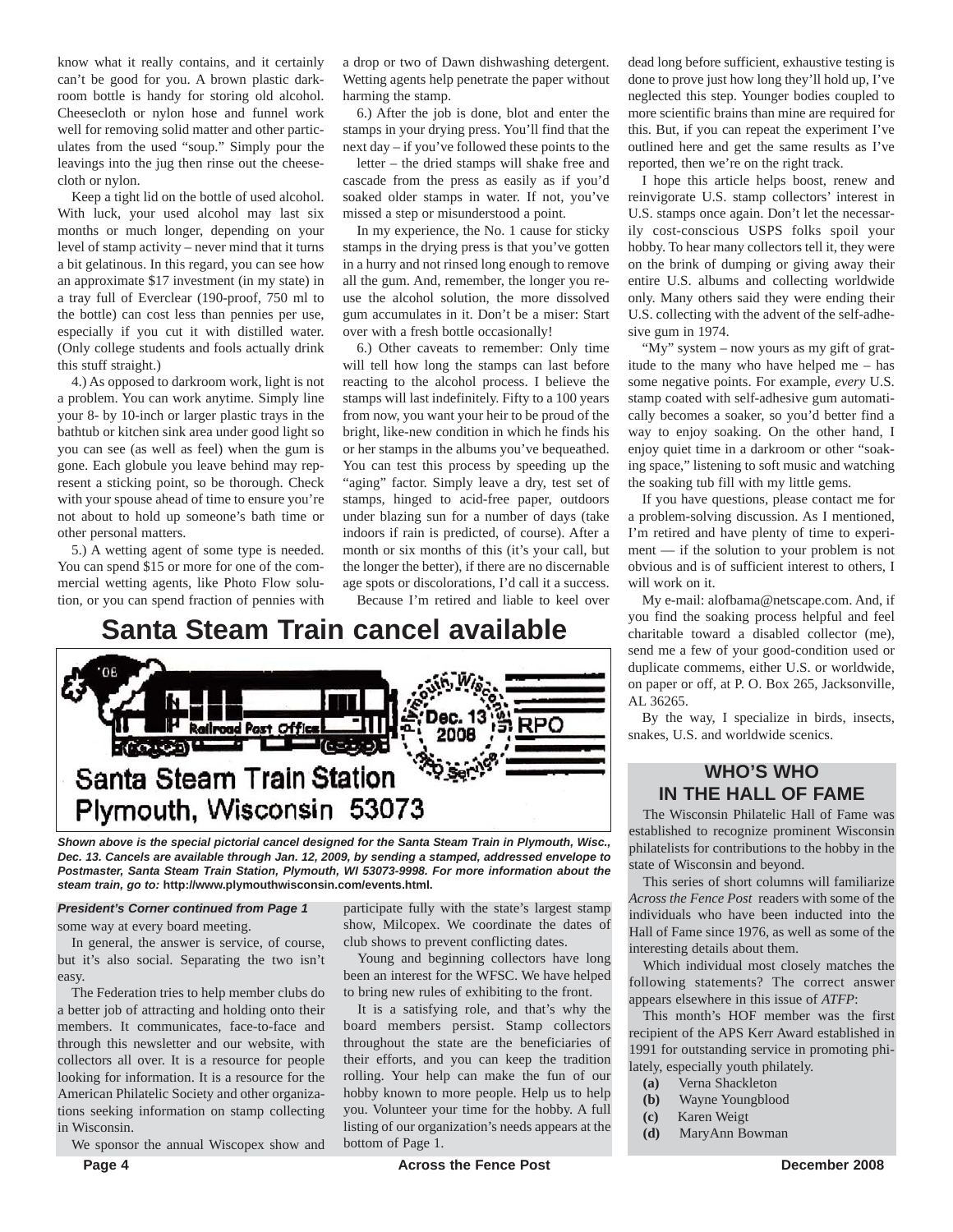

## Show Calendar and Registry

List your show, bourse, auction or other event here! *Calendar listings are free for one WFSC member-club event per year. Classified advertising rates apply for all non-members and other events appearing in this section.*

# **2008-09 WFSC show schedule\***

\*Some dates and details may be subject to change, and there will likely be additional listings.

#### Stevens Point, Cenwispex '09 Central Wisconsin Stamp Club Show location to be announced. Contact: J.D. Manville, P.O. Box 845, Stevens Point, WI 54481 (715) 341-5555, jadeco@charter.net WISCOPEX/ROCKFORD '09 (Annual Convention and Philatelic Exhibition of the Wisconsin Federation of Stamp Clubs) Hosted by Rockford Stamp Club, Forest Hills Lodge, 9500 Forest Hills Rd. Rockford IL Contact: Tim Wait, 1718 Northrock Ct. Rockford, IL 61103 (815) 670-5869, t.wait@comcast.net West Allis, STAMPFEST '09 vaukee Philatelic Society St. Aloysius Gonzaga Hall, 1435 So. 92nd St., West Allis WI Contact: Carol Schutta, 10250 W. Sharon Ln., #5, Milwaukee, WI 53225 (414) 464-6994 harrycarol@hotmail.com www.MilwaukeePhilatelic.org Green Bay, Baypex '09 Green Bay Philatelic Society Best Western Midway Hotel, 780 Armed Forces Dr. (formerly known as Packer Dr.), 9 a.m. to 4 p.m. Contact: Ray D. Perry (920) 469-8925, fiveperrys@athenet.net) Appleton, Outapex '09 Outagamie Philatelic Society Four Aces (formerly Columbus Club), 2531 N. Richmond St., 10 a.m. to 5 p.m. Contact: Al Marcus, (920) 725-0798 allan.marym@hotmail.com) **Rhinelander, Annual Show and Bours** Northwoods Stamp and Coin Club James Williams Middle School, 915 Acacia Ln., 9 a.m. to 4 p.m. Contact: Larry Marten, 3295 Hancock Lake Rd., Harshaw, WI 54529 (715) 282-5636, lfmarten@yahoo.com / Bill Julian (715) 277-2692 Sheboygan Falls an Stamp and Coin Show, Sheboygan Stamp Club Municipal Building, 375 Buffalo St. Contact: Barbara Stohl, P.O. Box 907, Sheboygan, WI 53082, (920) 458-4883 West Allis, Tri-Pex Stamp Fair ATA Chapter 5 & North Shore Phil. Soc. St. Aloysius Gonzaga Hall, 1435 So. 92nd St. Contact: Robert Henak, NSPS, P.O. Box 170832, Milwaukee, WI 53217 (414) 351-1519 henak8010@sbcglobal.net, www.MilwaukeePhilatelic.org Madison, Danepex '09 Badger Stamp Club Crowne Plaza Hotel, 4402 E. Washington Ave. (across from East Towne Mall), Wadison WI, 10 a.m. to 5 p.m. Contact: Bob Voss, 5533 Kevins Way, Madison, WI 53714 (608) 221-2311, lestamps@charter.net Janesville Annual Exhibition and Bourse Janesville Stamp Club Holiday Inn Express, 3100 Wellington Pl. Janesville WI Contact: Gary Wentworth (608) 756-1380, wnstamps@aol.com **Other major non-WFSC shows near Wisconsin (below):** Compex '09 Chicago Area Philatelic Societies, Forest View Educational Center, 2121 So. Goebbert Rd., Arlington IL Minnesota Stamp Expo Maplewood Stamp Club, Twin City Phil. Soc.., Lake Minnetonka Stamp Club, Minn. Stamp Dealers Assoc. Crystal Community Center, 4800 N. Douglas Dr. North, Crystal MN For maximum attendance, make sure your show's listing gets included in *Across the Fence Post*! **Feb. 8, 2009 Feb. 15, 2009 Mar. 14-15, 2009 Mar. 21, 2009 Mar. 28-29, 2009 Apr. 19, 2009 June 13, 2009 Apr. 25, 2009 June 27-28, 2009 May 9, 2009 May 22-24, 2009 Arlington Heights, IL July 17-19, 2009 Crystal, MN** *Across the Fence Post* Ad Rates (revised 1/06) Type Size Commercial Club Rate Rate<br>\$42.00 \$33.75 A Full page (7 ¼"x( 9 ½") \$42.00 \$33.75<br>B Half page (7 ¼' x 4 ¾") \$26.25 \$21.00 C Large ¼ page (4 ¾" x 6") \$20.50 \$16.50<br>
D Medium ¼ page \$14.75 \$11.75 (4 ¾" x 3 ¾") E 1/8 page (2 ¼" x 3 ¾") \$7.50 \$6.00<br>F Econo Ad (2 ¼" x 2 ¾") \$3.75 \$3.00 G Reduced Business Card \$2.75 \$2.25  $(2 \frac{1}{4}$ " x 1  $\frac{1}{4}$ ") H Back page (7  $\frac{1}{4}$ " x 9  $\frac{1}{2}$ ") \$57.75 N/A Please make checks payable to :W.F.S.C. *Answer to Who's Who quiz on Page 2:* **MaryAnn Bowman** *Remember...* **Please use stamps on mail whenever possible! Lenard Named Central VP for WFSC**

Mike Lenard of Wausau has been named Central Region Vice President for the Wisconsin Federation of Stamp Clubs, President Maurice D. Wozniak announced.

In his position, Lenard will be responsible for coordination with four local clubs of stamp collectors, including his home club, the Wisconsin Valley Philatelic Society. Other clubs in the region are the Chippewa Valley Stamp Club in the Eau Claire area, the Central Wisconsin Stamp Club of Stevens Point and Wisconsin Rapids, and the Northwoods Stamp & Coin Club of Rhinelander.

Lenard, 65, is a retired postal worker. He has taken on leadership roles in the Wausau club and nationally. He is general chairman of the Yugoslavia Study Group in the United States. He was named to the WFSC Philatelic Hall of Fame in the early 1990s.

A worldwide collector who specializes in Yugoslavia stamps, Lenard has been collecting since he was 8 years old.

Currently treasurer of the Wisconsin Valley club, Lenard was president for two widely separated two-year terms and also served a term as secretary.

Lenard said his main interest in the post will be to help clubs remain active and to seek to interest youth in the hobby of stamp collecting.

He replaces Gregg Greenwald of Marshfield, who resigned. Greenwald continues as president of the Central Wisconsin Stamp Club.

Lake Edge Stamp Service (L.E.S.S.)

Robert T. Voss 5333 Kevins Way Madison, WI 53714 lestamps@charter.net  $(608)$  221-2311 Lots of Worldwide Stamp:

Bought and Sold

Roger H. Oswald R.H.O. Postal History and Stamps Buy, Sell, & Trade Civil War Artifacts Postcards & Stamps Paper Americana

> 2514 Sheridan Pl. Manitowoc, WI 54220 (920) 682-6793 rhopostalhistory@att.net

船

41 N

**03.09**

**03.09**